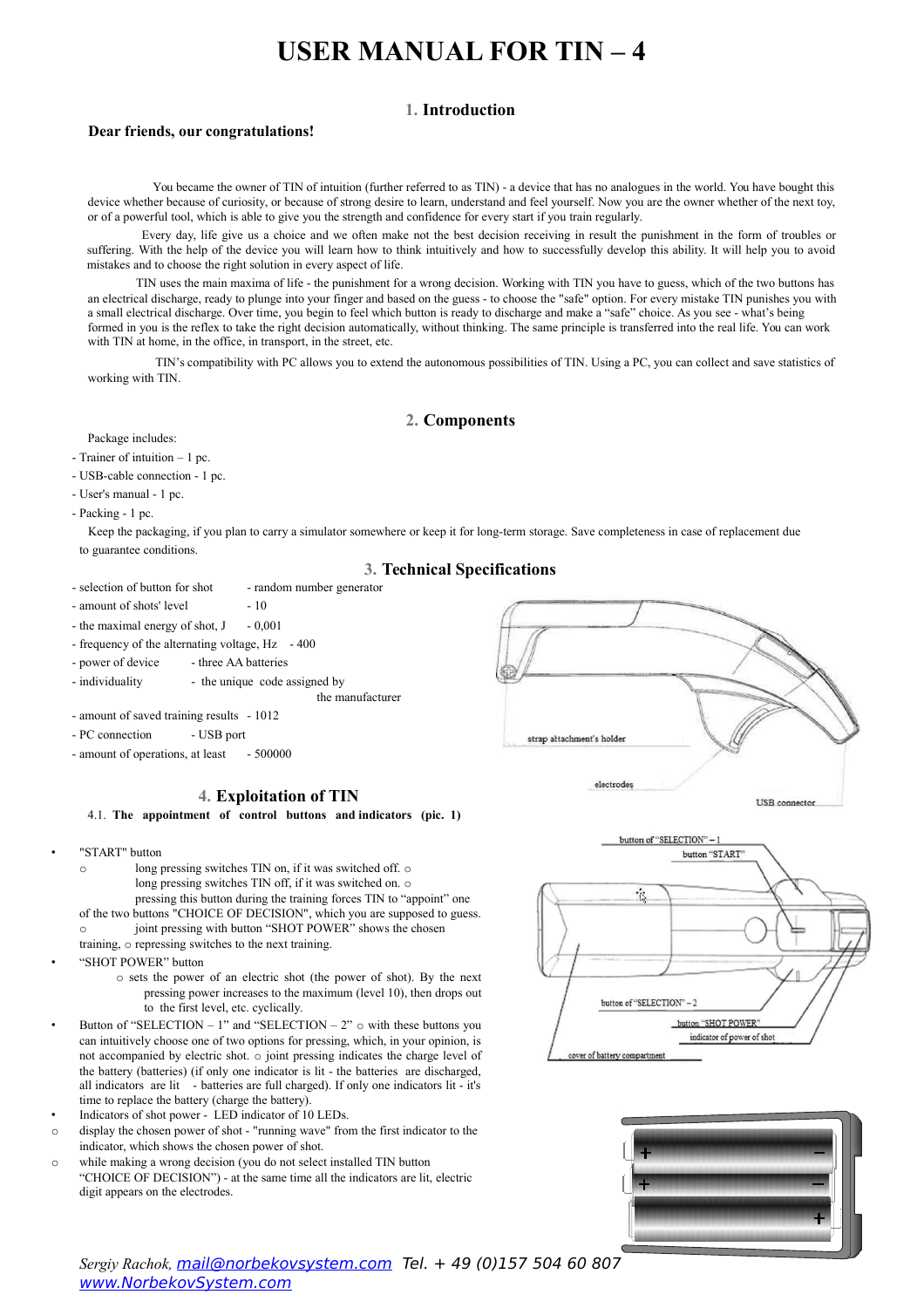- Electrodes provide the passage of electricity through the skin of index or middle finger of the trainee.
- Connector USB allows to connect to a personal computer via a USB-cable.

### 4.2 **Installation and replacement of batteries**

To install the batteries, open the compartment's cover. Put the batteries, matching the polarity as it is shown in Picture above. Close the compartment's cover.

**ATTENTION: Do not use TIN with the opened cover, simultaneous touch of electrodes and the battery contacts can cause powerful electrical shot.**

## **4.3. Turn TIN on/off**

On and off the simulator by pressing "START" button (about 10-12 seconds). If the machine is not connected to the computer, and no buttons are pressed, it automatically switches off for 1.5 minutes. **4.4. Choosing a shot power**

- 4.4.1. Turn on the device. Inside the button "SHOT POWER" will light the indicator of power shot (TIN remembers the last level before switching off). Pressing the "SHOT POWER" changes the level of shot power. Press it as long as it is needed to light the first (the closest to the "Start" button) indicator responsible for the weakest level of the power of electrical shot.
- 4.4.2. Press the button of "SELECTION 1", then the button of "SELECTION 2", pay attention to the fact: if you press any of the buttons and all indicators of power are lit, it means you have made the wrong choice and the electrodes give electrical discharge.
- 4.4.3. Put the index or middle finger on the electrodes, which are placed on the "trigger" (the protruding part of TIN corps in the lower part of TIN), the smooth skin on the finger should touch to both electrodes at the same time.
- 4.4.4. Press the button of "SELECTION", which meant the wrong choice (all indicators were lit). At the same time the electrodes will discharge and you should feel an electric shot. Electric shot should be well felt (with a weak power of discharge efficiency of training strongly falls), but should not cause pain!
- 4.4.5. If you do not feel a shot or it was not strong enough, increase the power of shot by pressing the "SHOT POWER".
- 4.4.6. Repeat steps 4.4.4 and 4.4.5 as long as you choose the most suitable lever of power of shot for yourself.
- 4.4.7. If electric shot started hurting you (for example, due to changes in moisture lvel of the skin), reduce the power, according to the following paragraphs  $442 - 446$

## **Attention!!! During installation of power shot, start with the first level! Do not miss the levels of shot, until you do not feel their power.**

## **5. Training of intuition with TIN**

In this chapter you will learn about the main goals and tasks facing the user during the exercises with TIN.

#### **5.1. Principle of training**

The task of the simulator during the training is to create conditions which change the internal state of the user. During the initial trainings the user can experience a fear of the inevitable punishment for a mistake while choosing a "dangerous" button. In the future there may appear an irritation or even an aggression to the fact of punishment. Such conditions are the most difficult for keeping calm. To preserve the internal balance, the user of a TIN needs to retain discipline and coolness. Then comes up a necessity to make an effort to apply these qualities during the training. The regular using of TIN gradually forms a reflex to remain calm, despite the severe external stimuli. This state in most cases determines making the right decisions not only during work with TIN, but also during making any choice in the realities of everyday life.

The task of the user is simple. Take the simulator in the right or left hand so that the palm is enfolding it easily. Place your pointing finger or forefinger on the electrodes located on the "trigger" so that the smooth skin of the finger would touch both electrodes at the same time. Turn on TIN. Select the shot power. Press the "START" button. At the same time the internal random number generator of the device spontaneously selects one of the buttons "SELECTION - 1" or "SELECTION - 2" "placing" on it the releasing of the electric charge.

"Feel" a button from which you won't get punishing charge. Try to guess it. Click the selected button. After receiving or not receiving the electric shock NECESSARILY press the "START" button again to begin the next attempt to predict the correct solution. During the training keep track of what's going on inside you, what feelings prevail, when you make the right choice. Be especially attentive to the analysis of internal states, when you don't get punishment after a few taps in a row. This means that you are "holding" somehow the work of your intuition. When you remember this state, try to induce it artificially, and then - test its effectiveness and impact during the training. Try to "feel" and to "uncover in yourself" these abilities and from training to training - improve your skill of intuitive perception**.**

#### **Attention!!! It is not recommended to train more than 50 minutes a day.**

#### **5.2. Autonomous use of TIN**

The simulator allows user to train the intuitive perception at home, in the office, in transport, outdoors etc. The power consumption of batteries, depending on the producer, may be enough for three days of non-stop working of the device. It means sticking to *not more than 50 min a day* rule allows user to take TIN to long trips and to places, where there is no opportunity to buy new batteries or to charge them. The simulator is so compact that can be held by user almost all the time, providing tons of training possibilities during the day.

#### **5.3. Trainings**

There are FIVE profiles of trainings, and one can switch between those by simultaneous pressing of buttons "SHOT POWER" and "START". The inbuilt internal nonvolatile memory allows to save the data about all the trainings, even if the TIN is without power. You can see the number of the chosen profile by the simultaneous switching of the buttons "START" or "SHOT POWER" on TIN. LED-indicator shows the number of the profile in the following way: the indicator is divided in 5 groups of two indicator lights (picture 3), the first group of the mini-USB joint is lit, when the profile of the first training is switched on, the second group – when the second profile of training is switched and so on.

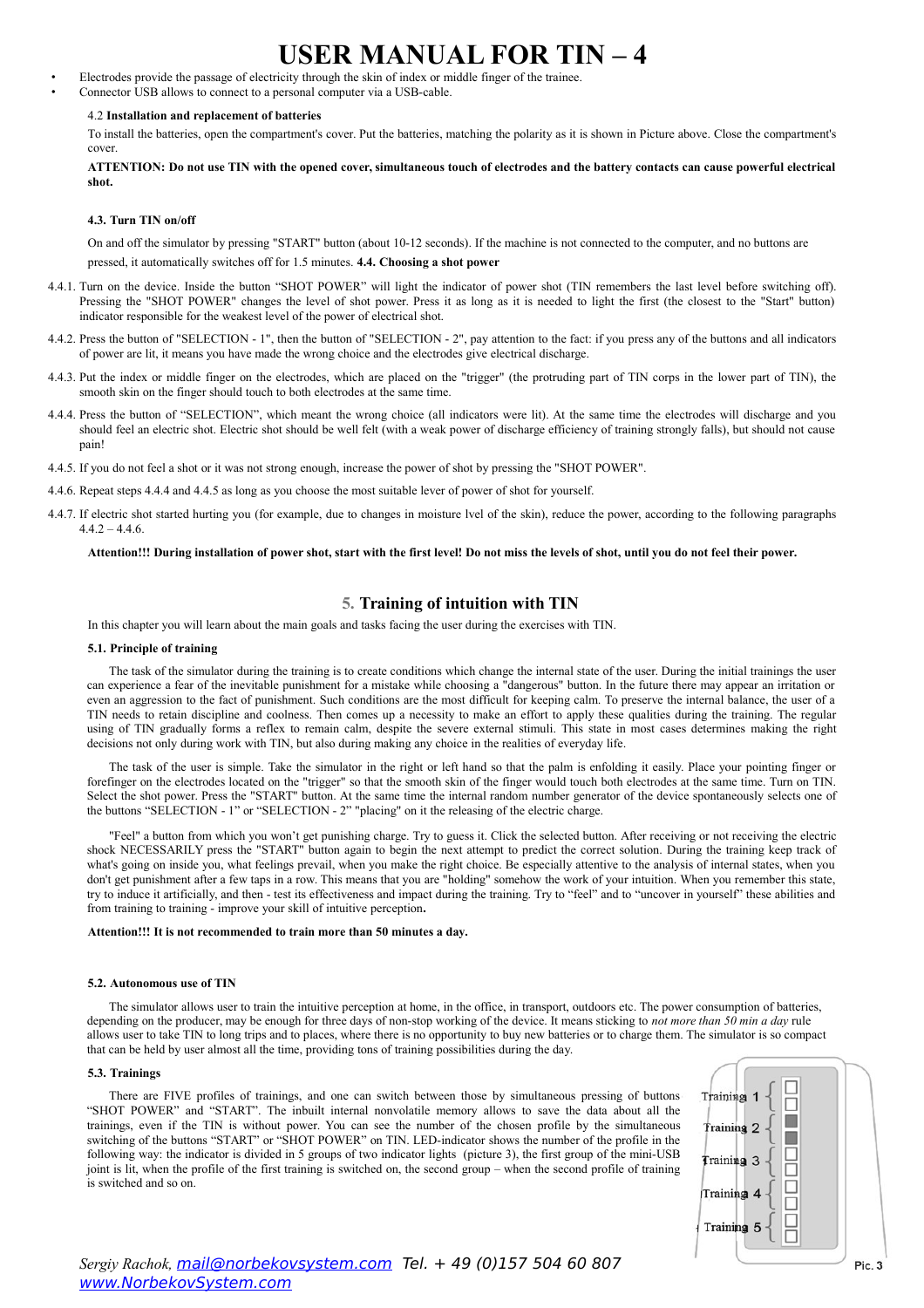For switching the profile of the training is necessary to press the button "START" without letting the button "SHOT POWER". In this case the next group of LED-indicators will light, that means a selection of the next profile etc. The statistics of correct answers are always saved in the appropriate training profile! The profile number is also saved in the nonvolatile memory and doesn't change when device is switched off or

without battery.

## **5.4. Users**

TIN allows to save the data of FIVE users for the authorization on the portal [www.tintuit.ru.](http://www.tintuit.ru/) Data includes log-in (not more than 32 symbols), password (not more than 32 symbols) and also a connection of the user to the training profile (profiles). Authorization data (log-in and password) are saved in TIN for the possibility of automatic connection to the portal, when you work with TIN, connected to computer. It is not necessary to save the password in the simulator. For the comfortable work each user can have one or more training profiles of total number of training profiles (there are 5 of them).

## **6. Connection to the PC**

For the connection to the PC one should use "TINtuit" software that can freely be downloaded from www.tintuit.ru portal. It works in Win XP, Vista and Win 7 OS environment.

Main functions of "TINtuit" are:

o Reading user stats and progress from TIN and saving it all to the PC (all users and profiles) o Creation/deletion of users and assigning training to them o Usage of TIN for gaming and competitions on the web portal [www.tintuit.ru](http://www.tintuit.ru/)

"TINtuit" is simple and easy to use. And description of it's usage is out of scope of this manual as all the questions regarding the program can be asked and answered at the portal.

# **7. Restrictions for work with TIN**

There is a number of restrictions and limitations for training with the unit. You can't operate the device if any of the following applies to you.

In case of any chronic disease, you should consult a physician about possible restrictions when the body is exposed to electric shock.

The list of restrictions: cancer; brain tumor; aneurysm of blood vessels; epilepsy; heart disease, particularly in decompensation; circulatory disorders, especially if they are more serious than second stage; blood pressure higher than 180-100 mm Hg., thrombophlebitis; substantial mental disorders; treatment with use of tranquilizers or psychotropic drugs; drug and alcohol dependence; hypersensitivity to pulse current.

It is forbidden to use the simulator for people with implanted biocontrolled pacemaker, as well as women during pregnancy, lactation and during menstruation. Sessions with a TIN for people who have suffered a stroke, heart attack, abdominal surgery and eye surgery, are allowed not earlier than 9-12 months after the disease (surgery).

It is not recommended to use TIN in cases of exacerbation of any chronic disease, the presence of any inflammation on the skin, the superficial location of blood vessels and the presence of vascular spides and nets.

**Attention!!!** Even if you detected any contraindications in the list which relate to you, you can still train with TIN, with disabled option of electric shock. You should select a training mode "NO CURRENT".

## **8. Security measures**

The electrodes of the simulator have to interact only with a smooth and dry skin of the index finger of the right or left hand.

It is strictly forbidden to place the electrodes of the simulator and a USB port to any other parts of the body.

Please do not allow children to play with the simulator, since it contains small parts and the level of current in the simulator is not designed for children under age of 15.

In any case, do not attempt to disassemble the simulator, which is switched on.

It is forbidden to use the simulator while driving in areas with a potentially explosive atmosphere.

Do not transport flammable gases, liquids or explosive substances in the immediate vicinity of the simulator.

## **9. Operating Conditions**

- do not use TIN in water or moist conditions (in a bathroom, laundry room, wet basement, a sauna, swimming pool, etc.); do not use TIN in extreme temperatures;
- do not keep TIN at temperatures over 60  $\degree$  C and less than -5  $\degree$  C;
- do not expose TIN to direct sunlight, open flames, physical and chemical aggressive environments;
- do not leave the device near heat sources;